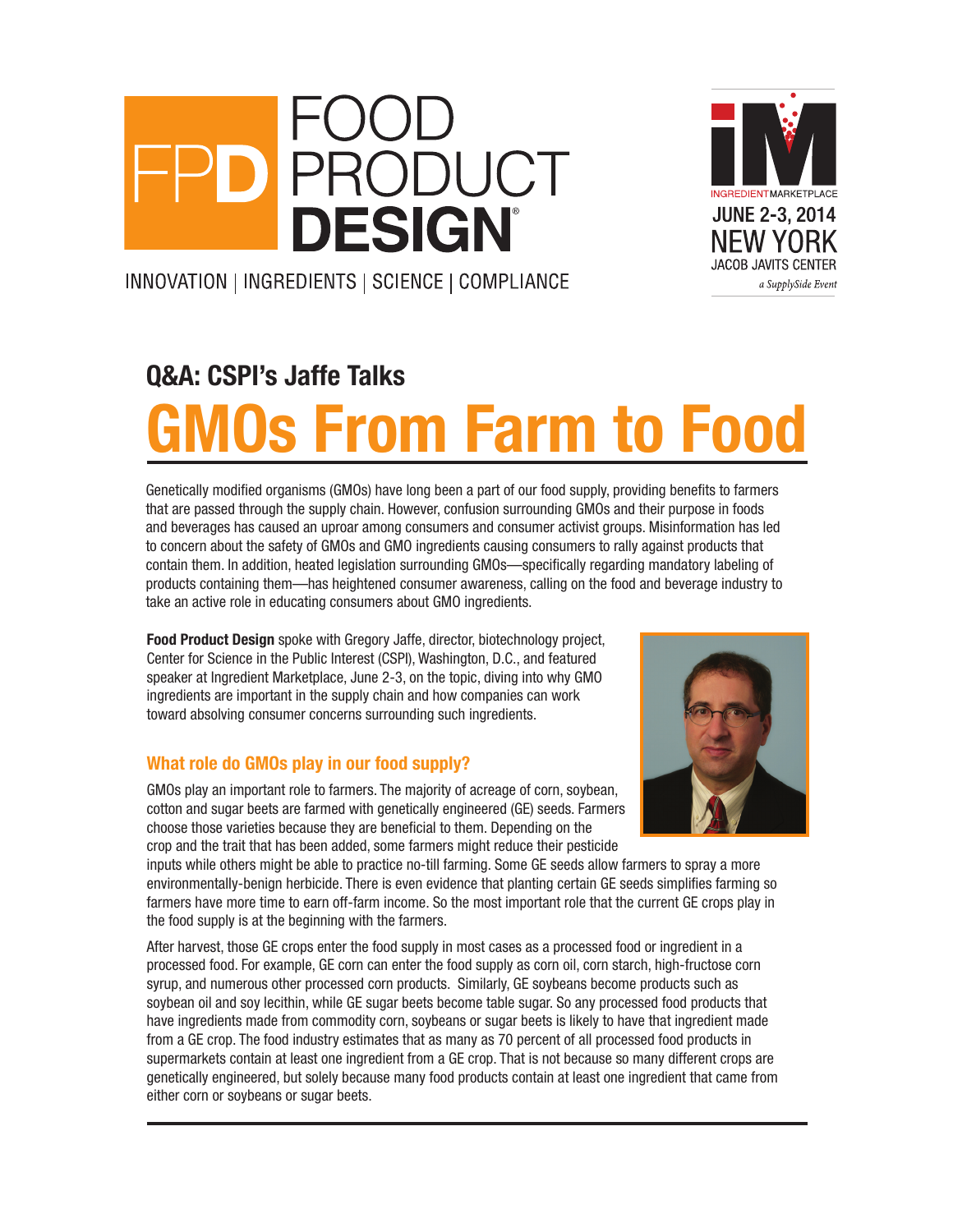#### What should food companies be aware of when it comes to ingredients in the supply chain, as it pertains to GMOs as well as increased demand for non-GMO ingredients?

Obviously non-GMO foods are an increasing category of specialty foods. However, it does take significant effort to eliminate ingredients derived from GMOs in many products, and that may be hard for many companies to do in an economical fashion. While there will continue to be demand for non-GMO ingredients, I do think it will continue to be a small specialty market. Cheerios cereal recently altered two ingredients in its original brand cereal to make that product non-GMO, but all the reports in the press suggest that the change has had no positive impact on product sales.

#### What are the major consumer misconceptions surrounding GMOs?

When I talk with consumers, I hear three major misconceptions about GMOs. First, many consumers don't know what GMOs are and how genetic engineering compares to other scientific breeding methods. They don't realize that when scientists engineer a crop, they are adding one or two new genes in a very precise way to a crop that already has thousands of genes. They don't understand that this is just one of many different scientific techniques—such as chemical mutagenesis, X-ray mutagenesis, cloning and marker assisted breeding—that scientists have been using for decades to manipulate crop varieties to develop beneficial traits.

Second, consumers don't fully understand how the current GMOs end up in our foods. Many consumers think that many whole fruits and vegetables have been engineered. In reality, the only food crops with commercial GE varieties are corn, soybeans, cotton, canola, sugar beets, squash and papaya. Those crops (with the exception of squash, papaya and sweet corn) enter the food supply primarily as highly processed ingredients, such as corn oil, soybean oil, sugar or high-fructose corn syrup. Consumers also do not realize that some highly processed ingredients are actually biologically and chemically identical to the same non-GE processed ingredient. In other words, corn oil made from GE corn and corn oil made from non-GE corn are identical because to make oil, all the corn's DNA or protein is eliminated (including what was added by scientists when the crop was engineered).

Finally, some consumers incorrectly believe that foods made from the current GE crops are not safe to eat. Actually, there is a strong international consensus from both scientific regulatory bodies, such as the Food and Drug Administration and the European Food Safety Authority, as well as scientific societies, such as the National Academy of Scientists, that the foods made from the current GE crops are safe to eat. Despite what one might read on the internet, for the current GE crops grown in the U.S., there are no food-safety risks.

#### What should companies be doing to rectify these misconceptions about GMOs?

Food companies need to do two things. First, they need to provide factual information about GMOs and the foods made from them. They need to explain why GE crop varieties are important to farmers and the environment and how they fit into the food supply. Secondly, they need to acknowledge that some of the ingredients used in their foods are made from GMOs. It's important not to hide their use from the public. When you hide something, it suggests that you're concerned about it, or it's something to be worried about. So, don't hide information, but explain it to the consumers in a neutral and factual manner.

#### Why is it important to correct these misconceptions about GMOs?

Our food system is complex. Many consumers do not know how the crops farmers grow end up on the supermarket shelves in thousands of different products. Every company and person who works in any part of the food chain has a role to play in helping educate the public about how our food gets produced, including the use of GE crops. If companies don't explain the importance of GE crops and their benefits, many consumers will think companies are hiding from this issue and worry that this is something they should be concerned about.

#### Do you think federal legislation for GMOs will pass this year?

No, I don't think legislation will pass this year. This is a controversial subject. Both the proponents and opponents of GE crops have introduced diametrically opposed legislation on the issue of mandatory labeling of foods made from GE crops. It is unlikely that Congress will take up this debate in 2014.